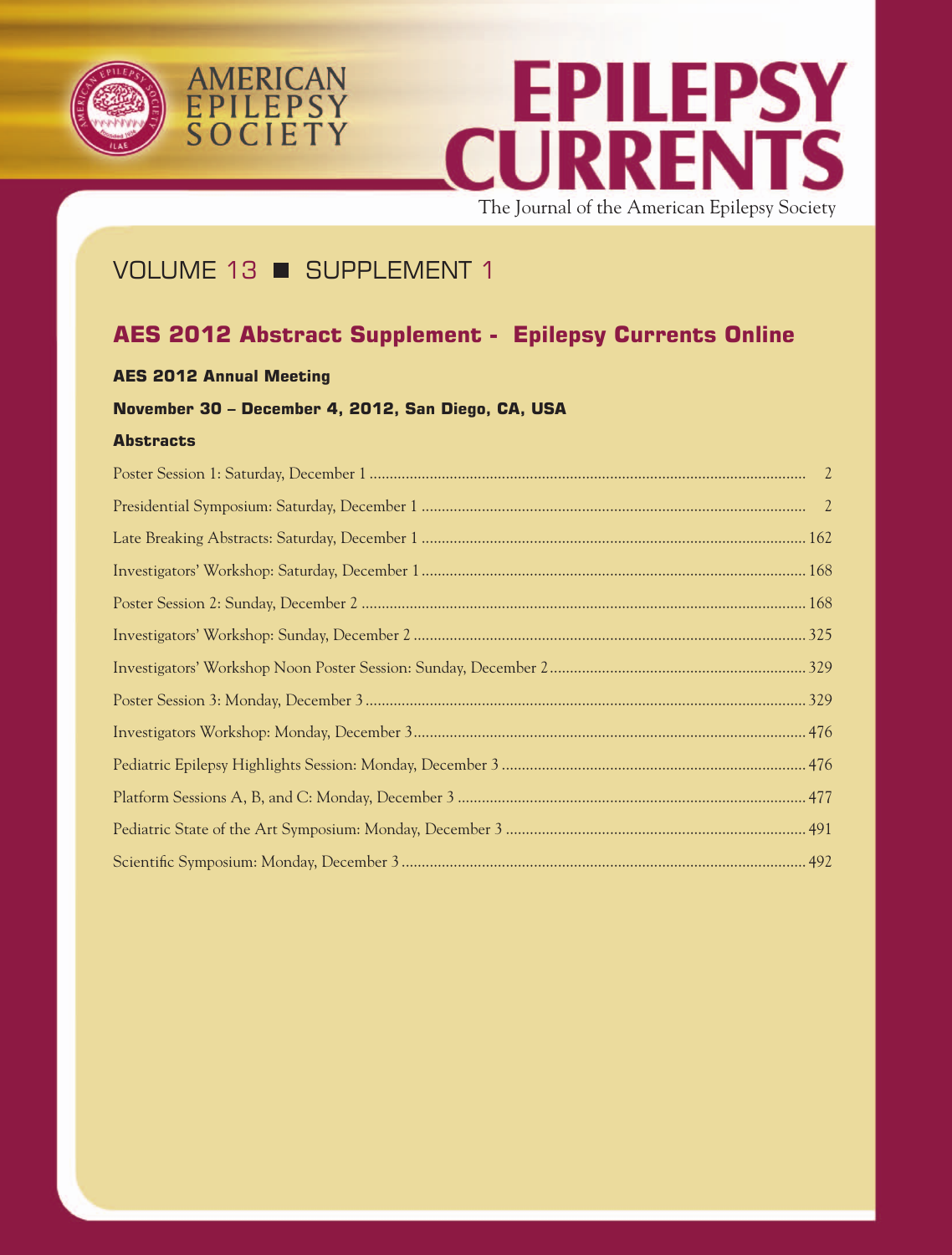## **1.045**

# **TELE-EPILEPSY: DEVELOPING A MULTI-MODAL DEVICE FOR NONEEG, EXTRAMURAL, NOCTURNAL SEIZURE MONITORING**

Judith van Andel<sup>1</sup>, C. Ungureanu<sup>2</sup> and G. Petkov<sup>3</sup> (<sup>1</sup>University Medical Centre Utrecht, Utrecht, Netherlands; <sup>2</sup>Epilepsy Centre Kempenhaeghe, Heeze, Netherlands and <sup>3</sup>Epilepsy Centre SEIN, Zwolle, Netherlands)

**Rationale:** In epilepsy, 25% of patients have regular, intractable seizures, especially children with epilepsy syndromes and patients with gross brain abnormality and cognitive impairments. About half of seizures will be at night, posing problems in these vulnerable patient groups who depend on caregivers not sleeping in the same bed. A reliable seizure detection and alert system will provide a major step in patient safety, care, quality of life and disease management, however presently this is lacking. In this project a new multimodal device using an optimized combination of nonEEG sensors: audio, automated video frame analysis, ECG and 3Daccelerometry, is developed.

**Methods:** A diagnostic study design is used to define optimal combinations of algorithms analyzing the 4 modalities in the target population: children under 18 years of age, and mentally impaired adolescents and adults with major nocturnal seizures. The multimodal device is tested in an in-hospital setting in 100 patients, simultaneously with the gold standard of clinical video-EEG. Several methods of classification and regression analysis are explored to define optimal sets of thresholds of the separate modalities for the highest possible detection rate and lowest rate of false positive outcomes. Patient factors and inevitable dependencies due to repeated measures are taken into account.

**Results:** An interim-analysis of results of 50 patients will be presented in December 2012.

**Conclusions:** In this study, the validity of a newly developed device for home detection of epileptic seizures during sleep in children and mentally impaired adults with major nocturnal seizures is tested.

## **1.046**

# **PROGRESS ON DEVELOPMENT OF NEUROPHYSIOLOGICALLY-BASED RESPONSIVE THERAPY IN DOGS WITH NATURALLY OCCURRING EPILEPSY**

Gregory A. Worrell<sup>1</sup>, E. Patterson<sup>2</sup>, C. Vite<sup>3</sup>, M. Bower<sup>1</sup>, V. Vasoli<sup>1</sup>, B. Sturges<sup>4</sup>, V. Ruedebusch<sup>5</sup>, L. Coles<sup>2</sup>, J. Cloyd<sup>2</sup>, B. Brinkmann<sup>1</sup>, M. Stead<sup>1</sup>, D. Crepeau<sup>1</sup>, J. McDonnell<sup>2</sup>, J. Mavoori<sup>5</sup>, J. Howbert<sup>5</sup>, K. Leyde<sup>5</sup> and B. Litt<sup>3</sup> (<sup>1</sup>Mayo Clinic, Rochester, MN; <sup>2</sup>University of Minnesota, Minneapolis, MN; <sup>3</sup>University of Pennsylvania, Philadelphia, PA;  ${}^{4}$ University of California, Davis, CA and  ${}^{5}$ Nouro Vista, Sortla, WA) NeuroVista, Seattle, WA)

**Rationale:** Neurophysiologically-based therapy, such as giving drugs only when needed to prevent seizures, could transform epilepsy care. Challenges for the development of devices capable of real-time seizure advisories and responsive pharmacotherapy are: 1.)Suitable animal model with spontaneous seizures 2.)Device for recording long-term intracranial EEG (iEEG) in freely behaving animals 3.)Algorithms for seizure detection and forecasting 4.) Pharmacodynamic models of the time-course of AED effect on iEEG. **Methods:** Canine video-EEG monitoring units were established at 3 institutions. Intracranial EEGs (iEEGs) were monitored continuously using NeuroVista's implantable Seizure Advisory System (SAS). An automated caregiver alert system was developed to alert a caregiver (via e-mail and pager) when seizures occurred. We evaluated a multicompartment pharmacokinetic (PK) model for phenobarbital (PB) and found that it correlates to pharmacodynamic (PD) changes extracted from EEG.

**Results:** Ten dogs with naturally-occurring epilepsy were implanted with the SAS device. Four studies have been completed:

1.)Retrospective evaluation of the SAS seizure detection algorithm on 11,671 hrs. of iEEG data collected from six dogs. A total of 202 electrographic seizures were captured from 4 dogs. The SAS seizure detection algorithm detected 100% of the 184 clinically observed seizures and 91.1% of all detected events correlated with focal electrographic seizure activity. 2.)Retrospective evaluation of SAS seizure forecasting system was performed on 3 dogs. Over 1 year of continuous iEEG was analyzed, and 45, 15, and 83 seizures were captured from the 3 dogs, respectively. Utilizing the SAS algorithm, better than chance seizure advisories ( $p \leq 5x10-5$ ) were obtained on all 3 dogs with 1 to 2 false-positives per day. 3.)Prospective study utilizing the care-giver alert system in 4 dogs. The SAS alerted a veterinarian via an automated message in the event of 3 or more seizures within 4 hours, or a seizure lasting longer than 5 minutes. A veterinarian confirmed the seizure activity via remote videomonitoring, and initiated diazepam or phenobarbital therapy as a single IV dose. There were 4 episodes requiring emergency therapy. 4.)PK and PD study in two epileptic dogs on a multi-week PB regimen. PB concentration-time data were evaluated using compartmental methods and predicted concentration-time profiles for the dogs. The quantitative iEEG features, beta-gamma band spectra and line-length, correlated with PB dosing.

**Conclusions:** A seizure advisory system (SAS) designed to alert patients and caregivers of seizure activity and provide real-time seizure forecasting was demonstrated in dogs with naturally occurring epilepsy. To date use of the SAS in dogs with naturally occurring epilepsy has demonstrated 1.) Ability to perform highly accurate real-time seizure detections 2.)Ability to deliver seizure alerts via e-mail and pager. 3.)Seizure forecasting at levels significantly better than chance. 4.)Feasibility of constructing PK-PD models of the effect of AEDs on iEEG.

## **1.047**

## **GAMMA-BAND PRE-SEIZURE ACTIVITY DETECTED WITH TRIPOLAR CONCENTRIC RING ELECTRODE LAPLACIAN ELECTROENCEPHALOGRAPHY FROM SCALP**

A. V. Medvedev, Walter Besio, I. E. Martínez-Juárez, O. Makeyev, M. Fernández-González-Aragón and A. J. Moreno-Avellan (University of Rhode Island, Kingston, RI)

**Rationale:** Tripolar concentric ring electrode (TCRE) electroencephalography (tEEG) was first introduced by Besio et al. [1]. Two bipolar signals from the TCRE are combined to form tEEG signals derived with 16[(Middle - Disc) - (Outer - Disc)] the Laplacian algorithm first described in [1]. Where Disc is the central disc, Middle is the middle ring, and Outer is the outer ring of the TCRE. We have shown that compared with disc signals, tEEG has nearly 4-fold (374%) the signal to noise ratio (SNR) and less than one-tenth (8.27%) the mutual information [1, 2]. TCRE has also strong attenuation of common-mode artifacts [1]. Because of these advantages we sought to detect high-frequency oscillations (HFOs) during peri-seizure periods from TCRE placed on the scalp surface. **Methods:** We recorded electrographic activity from three patients with epilepsy by placing a set of TCREs in the prime 10-10 system locations in addition to the standard 10-20 system electrode locations used in the hospital. The conventional disk EEG (dEEG) and tEEG were both recorded at 200 S/s (hardware filters: dEEG 1- 70 Hz, tEEG 1-100 Hz respectively). We selected approx. 30 min segments, centered on the onset of the generalized tonic seizure, and generated spectrograms to follow the temporal dynamic of pre-seizure gammaband HFOs.

**Results:** Fig. 1 shows representative dEEG and tEEG signals. Panel B shows bipolar dEEG (Fp2-F4). Panel D shows tEEG recorded from location Fp2' of the 10-10 system directly behind the Fp2 conventional electrode. Panels A and C are the corresponding timefrequency spectrograms calculated for 2 sec sliding windows. In the magnified traces E and F an additional 0.7 Hz high-pass filter was